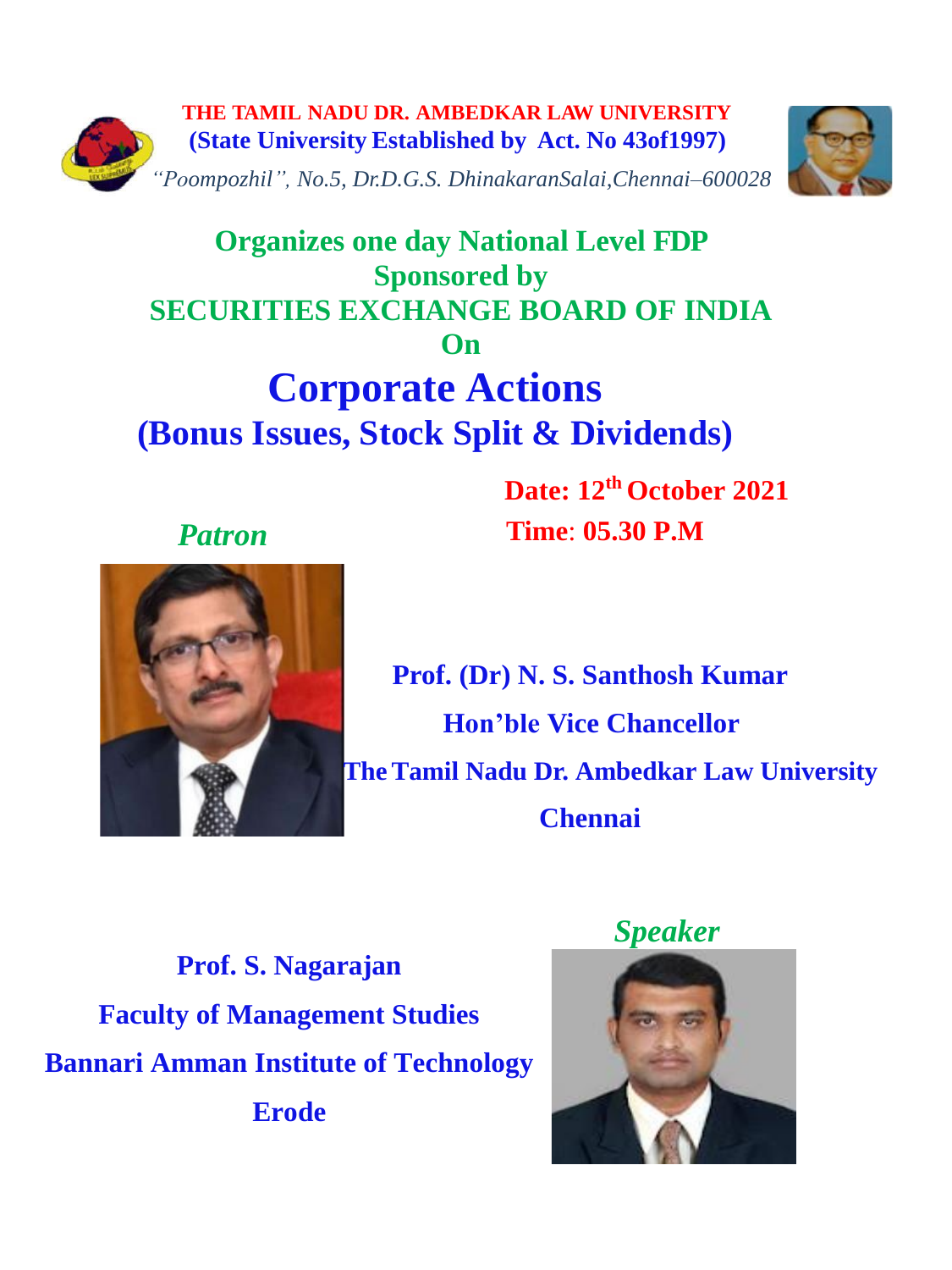# Programme Schedule – 12th October 2021 (Tuesday) Time: 05.30 P.M

| <b>Welcome Address</b>      | Dr. J.M. Velmurugan                          |
|-----------------------------|----------------------------------------------|
|                             | <b>Convener - FDP</b>                        |
|                             | <b>Assistant Professor</b>                   |
|                             | <b>School of Excellence in Law</b>           |
|                             | The Tamil Nadu Dr. Ambedkar Law University   |
| <b>Felicitation Address</b> | Dr. D. Bhuvaneswari                          |
|                             | Director i/c, U.G Coures                     |
|                             | <b>School of Excellence in Law</b>           |
|                             | The Tamil Nadu Dr. Ambedkar Law University   |
| <b>Felicitation Address</b> | <b>Dr.Ranjith Oman Abraham</b>               |
|                             | Registrar i/c                                |
|                             | The Tamil Nadu Dr. Ambedkar Law University   |
|                             | <b>Chennai</b>                               |
|                             | Prof. (Dr) N.S. Santhosh Kumar               |
| <b>Presidential Address</b> | <b>Hon'ble Vice Chancellor</b>               |
|                             | The Tamil Nadu Dr. Ambedkar Law University   |
|                             | Prof. S. Nagarajan                           |
| <b>Special lecture</b>      | <b>Faculty, Management Studies</b>           |
|                             | <b>Bannari Amman Institute of Technology</b> |
|                             | <b>Erode</b>                                 |
| <b>Vote of Thanks</b>       | Dr. S. Thirumal                              |
|                             | <b>Coordinator – FDP</b>                     |
|                             | <b>Assistant Professor</b>                   |
|                             | <b>School of Excellence in Law</b>           |
|                             | The Tamil Nadu Dr. Ambedkar Law University   |
|                             |                                              |